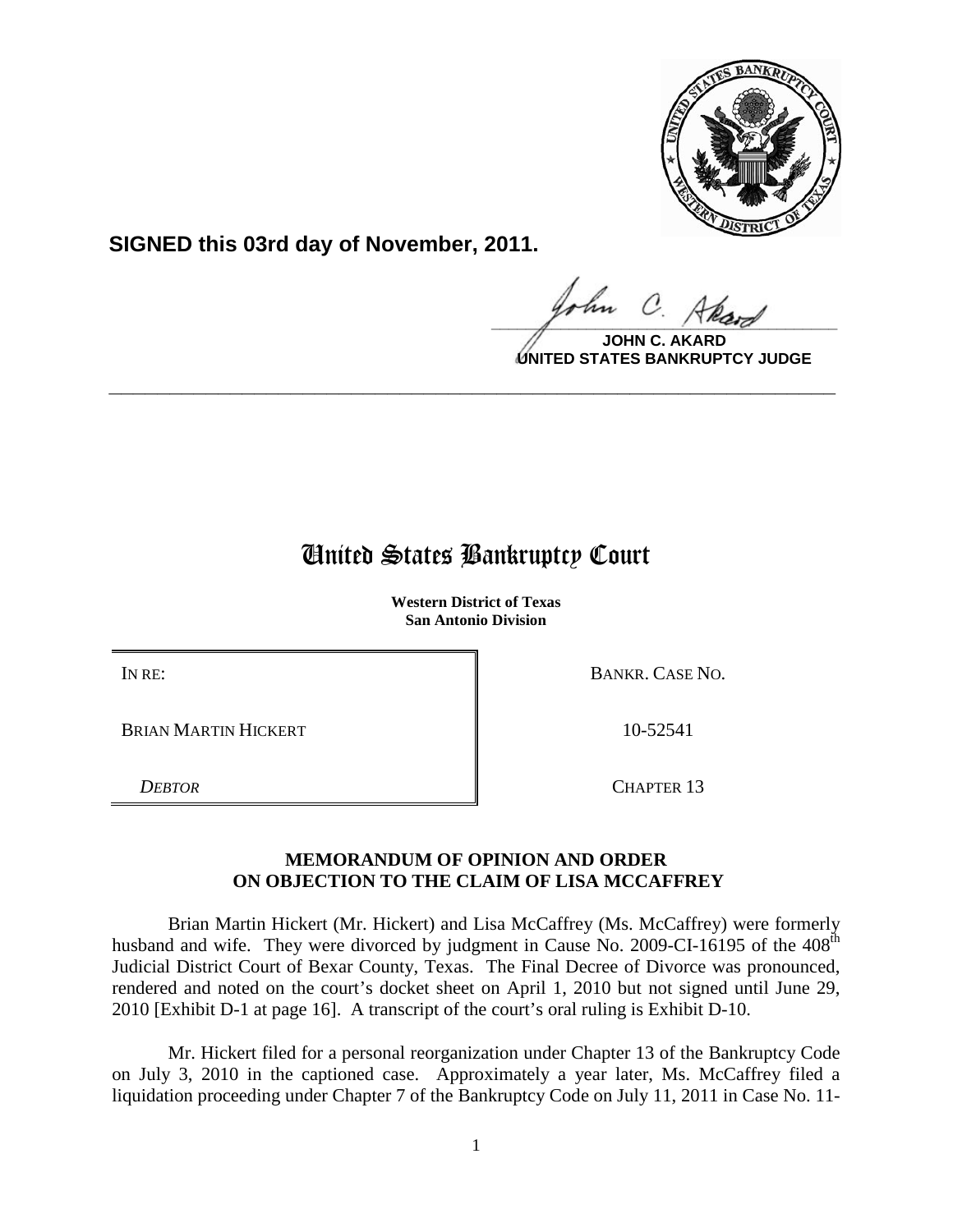52415. Her case was converted to Chapter 13 on July 14, 2011. Her case was summarily dismissed on October 31, 2011 because she failed to attend the First Meeting of Creditors. Apparently she does not desire to proceed with a personal reorganization because at the objection to claim hearing she stated that she was going to dismiss her Chapter 13 case.

On November 9, 2010, Ms. McCaffrey filed a claim in Mr. Hickert's Chapter 13 case for \$161,296.67. It is Claim No. 13-1 on the Clerk's Claim Docket [Exhibit D-4]. She filed an amended claim on December 13, 2010 for the same amount and asserted that \$70,880.68 of the claim is entitled to priority as a domestic support obligation. A copy of the Decree of Divorce is attached to the claim [Claim 13-2 and Exhibit D-5]. The claim contained a listing of items and amounts. The total of the amounts came to the total amount of the claim; however there was no indication of the items which she thought were domestic support obligations. Her claim for attorney's fees in the amount of \$69,709.00 and "Medical Co-Pays" in the amount of \$1,171.68 are apparently the items she thinks are domestic support obligations because the total of those two is \$70,880.68.

On March 21, 2011, Mr. Hickert filed an objection to Ms. McCaffrey's claim [Docket No. 65]. The objection opposes most items in the listing for various reasons. It also asserts that the claim is subject to setoff for the value of over \$10,160 in items which he was to receive under the Decree of Divorce but has not received; those items are not itemized. Ms. McCaffrey's response filed on April 4, 2011 [Docket No. 69] is no help because it simply denies each allegation without explaining the reason for the denial and without responding to the allegations of the objection.

After several postponements, a hearing on Mr. Hickert's objection to Ms. McCaffrey's claim was held on October 11, 2011. Mr. Hickert and Ms. McCaffrey were the only persons who testified at the hearing.

## Standards for Review of Claims

ı

In order to receive a distribution in a Bankruptcy Case, a party must file a proof of claim. A filed claim is deemed allowed unless a party in interest objects. If an objection is filed, the court determines the amount of the claim  $\S$ § 50[1](#page-1-0) and 502.<sup>1</sup> A claim filed in accordance with the Federal Rules of Bankruptcy Procedure constitutes prima facie evidence of the validity of the claim. Rule  $3002(f)$  $3002(f)$  $3002(f)$ .<sup>2</sup>

The court will review each of Mr. Hickert's objections and the evidence related to that objection.

## Attorney's Fees: Mr. Hickert's first objection is:

[Mr. Hickert] objects to the inclusion of \$69,709.00 in attorney's fees as a priority claim and/or general unsecured claim in [Mr. Hickert's] present Chapter 13 Case. [Mr.

<span id="page-1-0"></span><sup>&</sup>lt;sup>1</sup> The Bankruptcy Code is 11 United States Code §101 *et.seq.* References to section numbers are to the Bankruptcy Code unless otherwise identified.

<span id="page-1-1"></span> $2$  References to Rules are to the Federal Rules of Bankruptcy Procedure unless otherwise specified.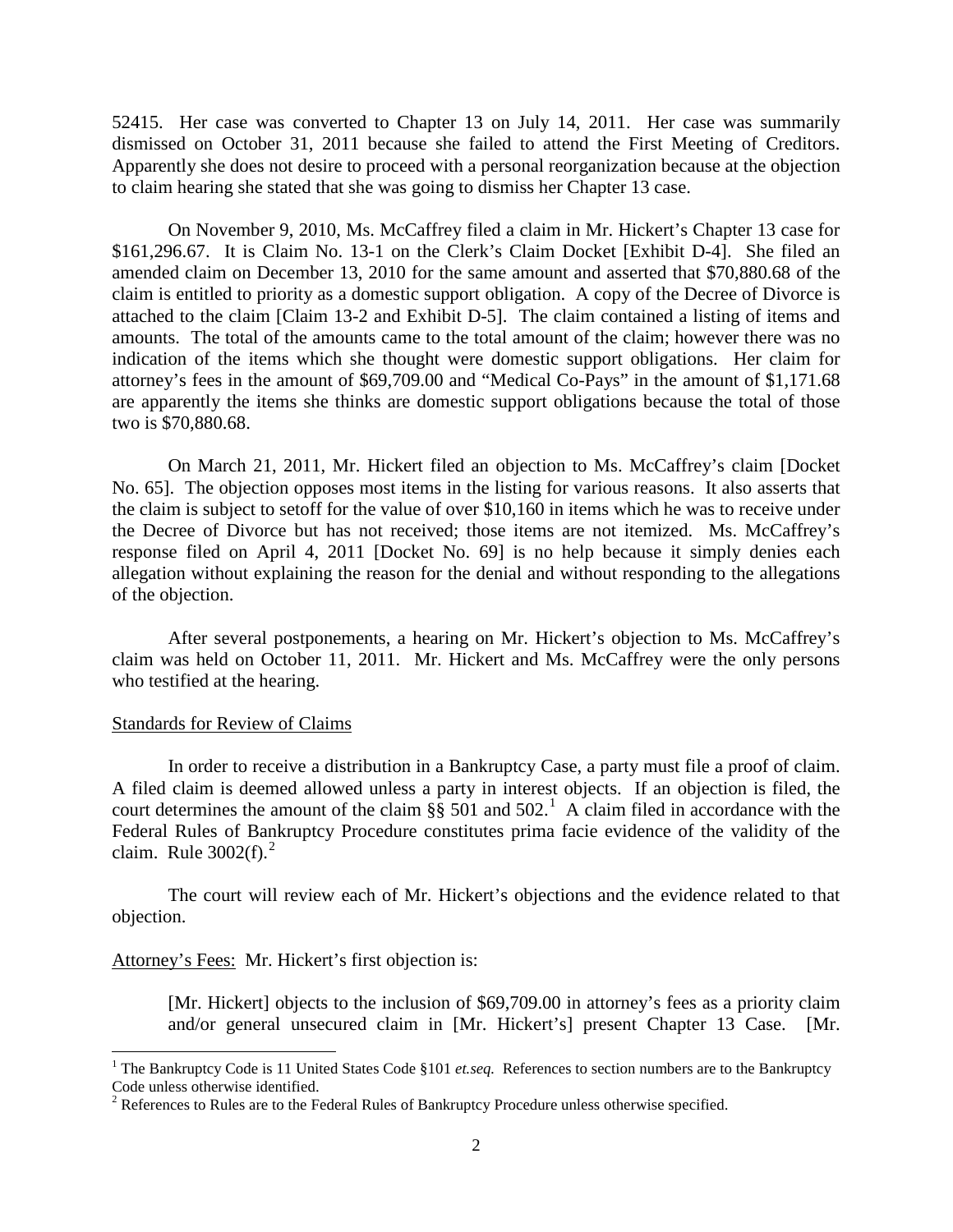Hickert's] divorce decree – attached as an exhibit to POC 13-2 – clearly states that [Ms. McCaffrey] would be responsible for her own attorney's fees, except, the \$40,907.55 which was awarded as a judgment belonging directly to Langley & Banack, Inc. against [Mr. Hickert]. *See Divorce Decree, pg # 10.* It is evident that the divorce decree intended to relieve Lisa McCaffrey of any responsibility for the above amount, given that, there is no hold harmless provision relating to said award and that said amount was awarded as a direct judgment held solely by Langley & Banack, Inc. against [Mr. Hickert]. Further, said direct award of attorney's fees to Langley & Banack, Inc. against [Mr. Hickert] cannot qualify as a domestic support obligation belonging to [Ms. McCaffrey] given that Lisa McCaffrey never had to pay this amount and is no longer liable to Langley  $\&$ Banack, Inc. for the amount awarded directly against [Mr. Hickert]. As such, [Ms. McCaffrey] has no standing or right to include the judgment awarded directly to Langley & Banack, Inc. against [Mr. Hickert] in her own proof of claim, much less, to request that said amount be deemed a priority domestic support obligation.

Section 106.002 of the Texas Family Code reads as follows:

- (a) In a suit under this title, the court may render judgment for reasonable attorney's fees and expenses and order the judgment and postjudgment interest to be paid directly to an attorney.
- (b) A judgment for attorney's fees and expenses may be enforced in the attorney's name by any means available for the enforcement of a judgment for debt.

TEX. FAM. CODE §106.002.

The following language appears on pages 10 and 11 of the Decree of Divorce:

The Court finds that LISA McCAFFREY HICKERT has incurred attorney's fees, expenses, and costs, which are necessary as support for LISA McCAFFREY HICKERT and the children the subject of this suit. IT IS ORDERED that the law firm of LANGLEY & BENACK, INC. is awarded a judgment in the amount of \$40,907.55 for attorney's fees, expenses, and costs, with interest at 5 percent per year compounded annually from the date this Final Decree of Divorce is signed until paid. The judgment, for which let execution issue, is awarded against BRIAN MARTIN HICKERT, and BRIAN MARTIN HICKERT is ORDERED to pay said fees and applicable interest to LANGLEY & BANACK, INC. at 745 East Mulberry, Suite 900, San Antonio, Texas 78212 by cash, cashier's check, or money order. LANGLEY & BANACK, INC may enforce this judgment for fees, expenses, and costs in its own name by any means available for the enforcement of a judgment for debt. LISA McCAFFREY HICKERT shall be responsible for her own attorney's fees, expenses and costs incurred as a result of legal representation in this case SAVE AND EXCEPT the attorney's fees ordered to be paid by BRIAN MARTIN HICKERT.

BRIAN MARTIN HICKERT shall be responsible for his own attorney's fees, expenses, and costs incurred as a result of legal representation in this case.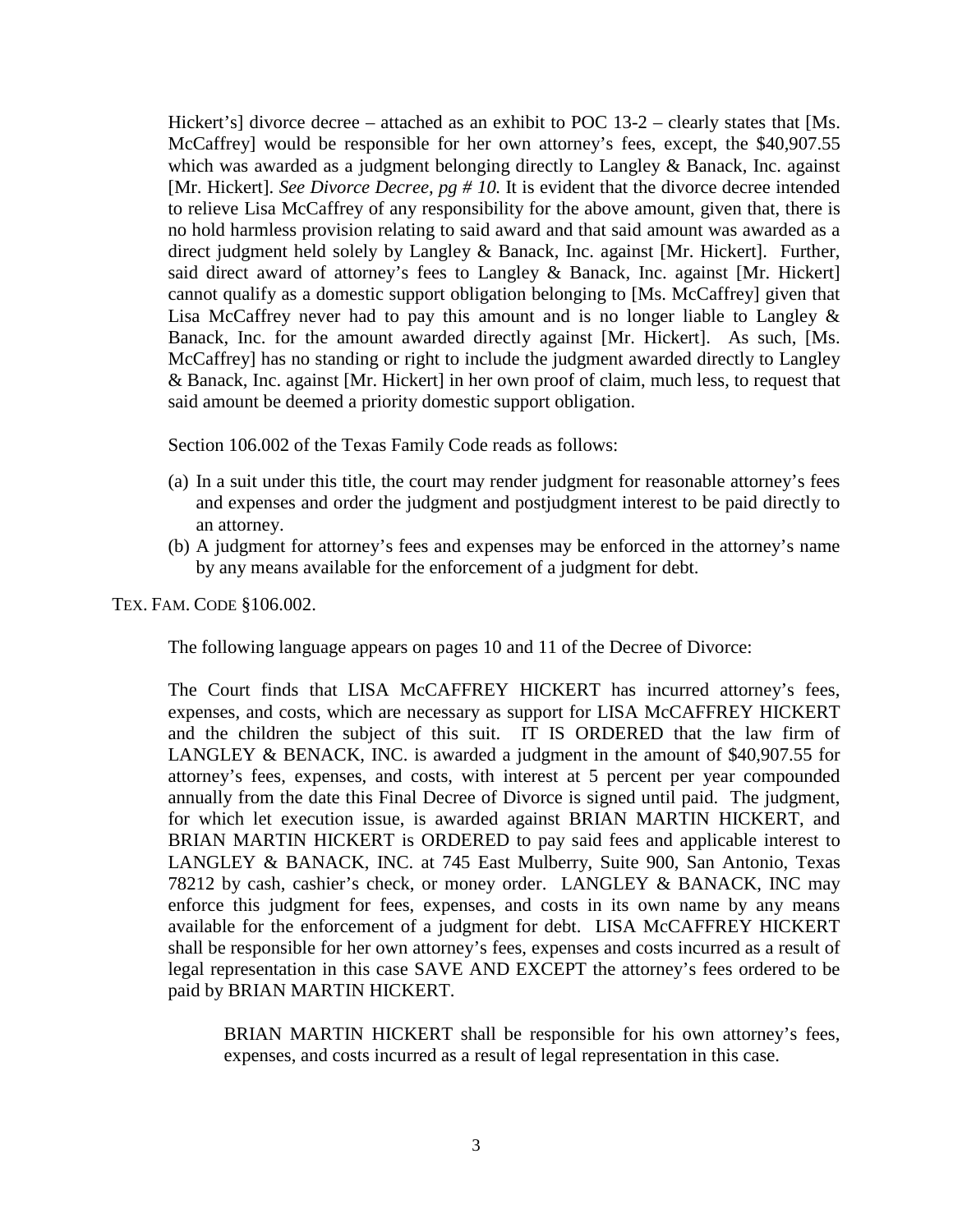At the hearing on this matter, Ms. McCaffrey testified that she still feels responsible for all fees owed to Langley & Banack, Inc. and wants to see the firm paid those fees. The court understands, and appreciates, her desire to see the attorneys who represented her, in what was apparently a long and contentious divorce, paid in full. However, the Decree of Divorce relieved her of that obligation to the extent of the \$40,907.55 awarded to Langley & Banack, Inc. Since she does not own that claim, it was improperly included in her Proof of Claim in this Bankruptcy proceeding and the objection to that portion of the claim will be granted. Consequently it is not necessary for the court to determine at this time whether the fees awarded to Langley & Banack, Inc. should be considered a domestic support obligation.

Ms. McCaffrey testified that the balance of her claim for attorney's fees (\$69,709.00 minus  $$40,907.22 = $28,801.45$  resulted from actions necessary after the court announced its ruling on April 1, 2010 and before the signing of the Decree of Divorce on June 29, 2010. There was no evidence of a court awarding her those fees as a domestic support obligation. Mr. Hickert's objection quoted above does not contest the amount of those fees. Therefore \$28,801.45 will be allowed as a general unsecured claim in Mr. Hickert's case.

IRA Account: Mr. Hickert's second objection is:

[Mr. Hickert] objects to the inclusion of \$17,000.00 for the liquidation of [Mr. Hickert's] IRA in [Ms. McCaffrey's] proof of claim, give[n] that on the date the divorce decree awarding [Ms. McCaffrey] ½ of said IRA was entered, the value of the USAA IRA account was merely \$23.55. As such, [Ms. McCaffrey's] share of [Mr. Hickert's] IRA should be limited to \$11.78

Paragraph W-7 on page 17 of the Decree of Divorce awards to Ms. McCaffrey "One half (1/2) of the individual retirement account standing in the name of Brian M. Hickert at USAA Federal Savings Bank, account no. xxxx9238." Exhibit D-3 is a statement of that account. The March 31, 2010 value of that account was \$14,424.99 and the June 30, 2010 value was \$23.55. The difference represents sales of stock in the account on April 5, 2010 and withdrawal of funds from the account on May 20 and 28, 2010. Since Ms. McCaffrey's name was not on the account, the withdrawals had to have been made by Mr. Hickert. Ms. McCaffrey's claim lists "Liquidation of IRA" at \$17,000.00.

Mr. Hickert testified that he used the funds for living expenses. His objection asserts that the effective date of the divorce was the date the decree was signed on June 29, 2010. This, however, overlooks that the court rendered its decree on April 1, 2010 and the rights of the parties vested at that time. Mr. Hickert was not free to remove the half of the account that belonged to Ms. McCaffrey as of the court's April 1 ruling. Therefore Ms. McCaffrey is awarded a general unsecured claim for \$7,212.50 representing her half of the account on the date of the state court's pronouncement.

USAA Whole Life Policy: Mr. Hickert's third objection is:

[Mr. Hickert] objects to the inclusion of \$11,000.00 for the cash value of [Mr. Hickert's] USAA Whole Life Policy, given that on the date the divorce decree awarding [Ms.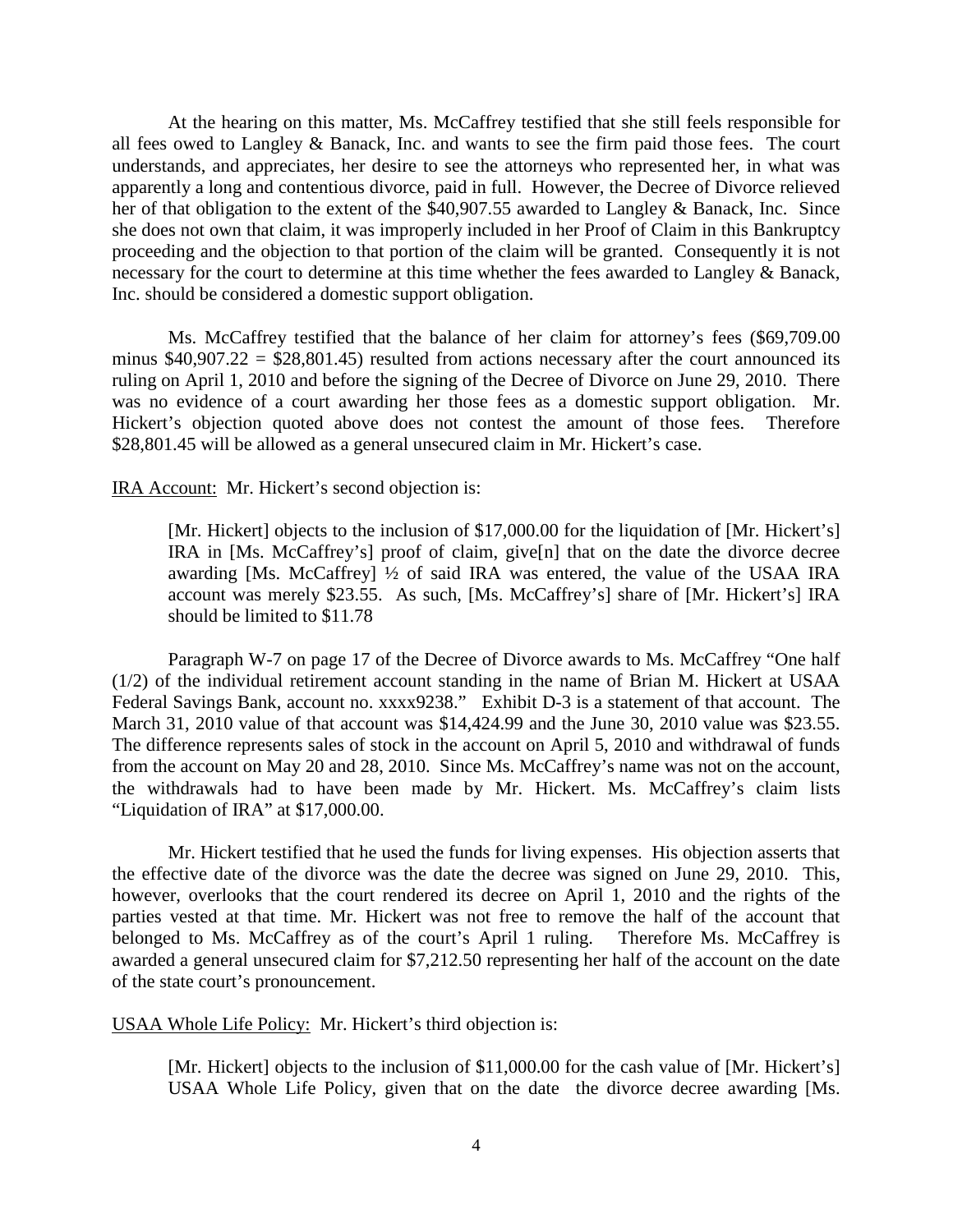McCaffrey]  $\frac{1}{2}$  of said whole life policy was entered the cash value of said policy was \$0.00.

Paragraph W-11 on page 8 of the Decree of Divorce awards to Ms. McCaffrey "One half (1/2) of any cash surrender values of any and all policies of life insurance insuring the husband's life." Her claim lists life insurance at \$11,000. The only life insurance policy discussed in evidence is Exhibit D-7. Page 2 of the exhibit shows a value of the policy on March 10, 2010 of \$18,810.81. The account is in Mr. Hickert's name. He closed the account on April 9, 2010 and withdrew the funds. Therefore, Ms. McCaffrey is awarded a general unsecured claim for \$9,405.41, representing her half of the cash surrender value of the insurance on the date the state court announced its decision. Page 3 of Exhibit D-7 indicates that on April 9, 2010, \$5,705.58 was used to pay off a loan. Part of the funds from the surrendered policy may have been used to pay off that loan, but that loan payoff falls on Mr. Hickert. The state court awarded her one half of the cash surrender value, so she should not be charged with any portion of the loan.

Vestivo Debenture: Mr. Hickert's fourth objection is:

[Mr. Hickert] objects to the inclusion of \$5,000 for the Vestivo Debenture, given that, the value of this investment is unknown because said value depends on the performance of the company Advent GX Corp. and that [Ms. McCaffrey] has the same ability as [Mr. Hickert] to access and/or liquidate her 50% interest in the investment.

Ms. McCaffrey asserts that she does not have any paperwork on this investment and thus cannot realize her portion of it. This is a property division issue which must be resolved by the state court; it is beyond the jurisdiction of this court. The court therefore denies her claim in this regard.

Medical Co-Pay: Mr. Hickert's fifth objection is:

[Mr. Hickert] objects to [Ms. McCaffrey's] attempt to include \$1,171.68 for Medical Co-Pays given that [Mr. Hickert] has presented [Ms. McCaffrey] with Medical Co-Pays in an amount greater than the amount claimed by [Ms. McCaffrey], which [Ms. McCaffrey] refused to reimburse [Mr. Hickert] for.

Mr. Hickert's objection amounts to a set off. He did not introduce any evidence to support the set off. Ms. McCaffrey testified that her claim is for his one half of the cost of taking the children to the doctor. Mr. Hickert says that under the Decree of Divorce he is not obligated for that, but he conveniently ignores the Parenting Plan [hand lettered page 10] which is a part of the Decree of Divorce. Under the Parenting Plan he is responsible for one half of each child's medical expenses. His obligation is a domestic support obligation as defined in §101(14) and is entitled to a first priority under  $\S 507(a)(1)(A)$  in the amount of \$1,171.68.

House repairs: Mr. Hickert's sixth objection is:

[Mr. Hickert] objects to [Ms. McCaffrey's] attempt to include \$1,730.12 for repairs to [Ms. McCaffrey's] former homestead, given that [Mr. Hickert's] divorce decree clearly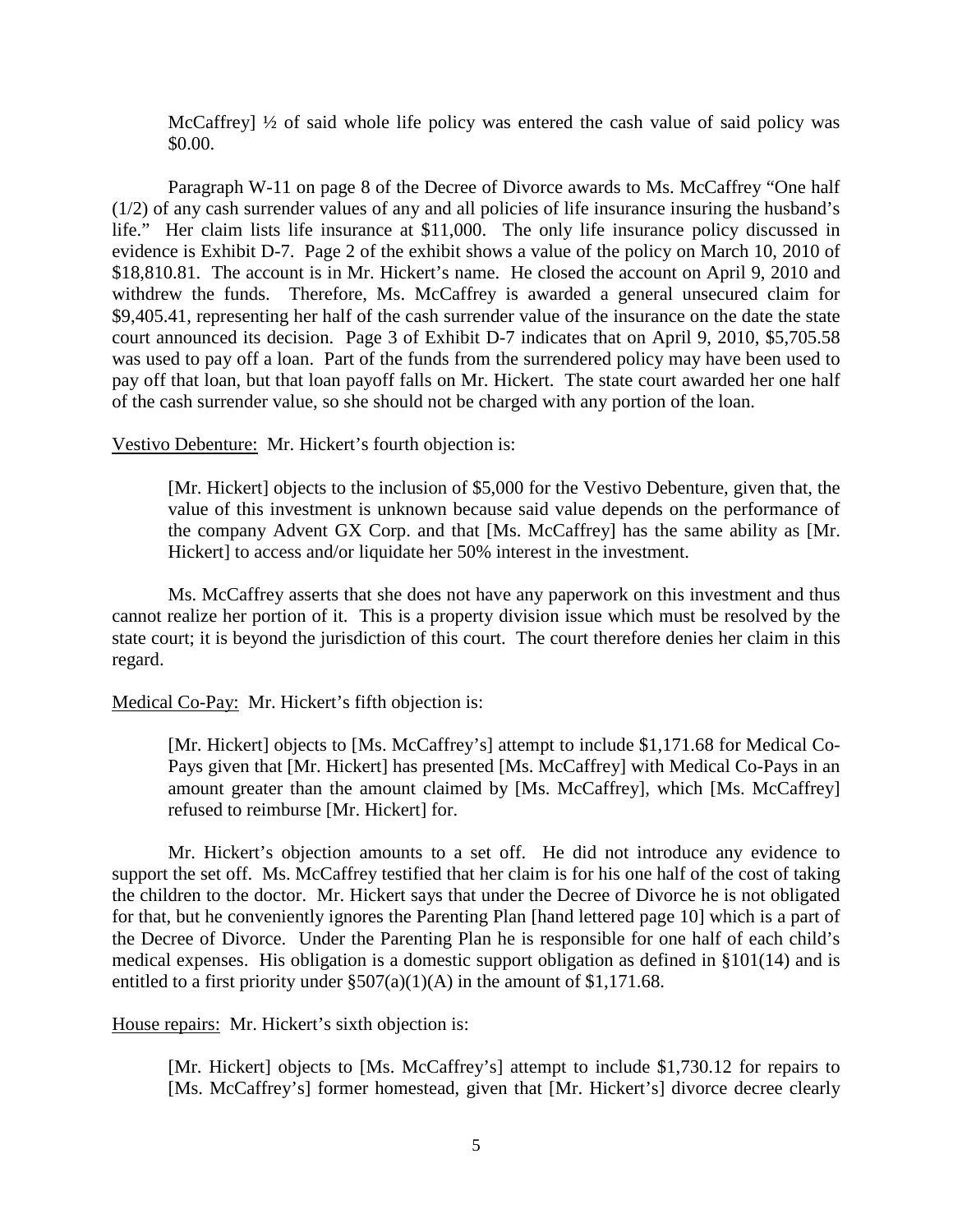states that [Ms. McCaffrey] was solely responsible for the repair and maintenance of the property while she enjoyed sole use and possession of the property in question. *See Divorce Decree, pg # 10.*

On page 9, the Decree of Divorce states that the parties have listed the property at 8260 Tradition Trail, San Antonio,  $T$ exas<sup>[3](#page-5-0)</sup> for sale on February 23, 2010. On page 10 the decree requires each party to pay one half of each of the two liens on the property until it is sold. Ms. McCaffrey says that Mr. Hickert has quit paying his half of the first lien note, but she has been paying that note in full to avoid foreclosure. She feels that he should pay one half of the costs of repairs and upkeep on the property. She still resides in the property. The Decree of Divorce provides on page 10 that "[Ms. McCaffrey] shall have the exclusive right to enjoy the use and possession of the premises until closing. All maintenance and repairs necessary to keep the property in its present condition shall be paid by [Ms. McCaffrey]."

Because of the explicit terms of the Decree of Divorce, her claim for repairs must be denied. Her concern about his not making the mortgage payments is something that will have to be addressed to the state court. Consequently, the court denies her claim in this Bankruptcy case based on that matter.

Daughter's tuition: Mr. Hickert's seventh objection is:

[Mr. Hickert] objects to the inclusion of \$1,072.50 for [Mr. Hickert's] adult daughter's tuition, given [Mr. Hickert's] divorce does not impose any legal liability against Mr. Hickert for payment of said fees.

Ms. McCaffrey testified that "He should pay it," but does not point to any portion of the Decree of Divorce where he is ordered to pay it. Page 10 (hand lettered) of the Parenting Plan states that the daughter, Rachel Hickert is 18 years of age. Ms McCaffrey's claim states that it is for tuition to the University of Incarnate Word. From the amount listed, the court assumes the requested amount represents half of the tuition. The court is surprised that Mr. Hickert did not pay at least half of the tuition for his daughter at the time she enrolled in school. However, since he is not obligated by the divorce decree to pay his daughter's tuition, Ms. McCaffrey's claim for reimbursement must be denied.

Other items: Mr. Hickert's eighth objection is:

 $\overline{\phantom{0}}$ 

[Mr. Hickert] objects to the amounts listed as Home Equity Loan \$26,675.00; Wells Fargo Mortgage \$25,462.82; Consolidated Freightways Trust (2010 YTD) \$181.85; Consolidated Freightways Trust (2009) \$1,227.26 for; (sic) and Interest in Advent GX Corp. \$644.44, given that [Ms. McCaffrey's] proof of claim fails to establish what those amounts represent and/or that [Mr. Hickert] has any legal liability to pay Ms. McCaffrey for said amounts.

<span id="page-5-0"></span> $3$  In her Bankruptcy petition, Ms. McCaffrey listed the property as being in Boerne, Texas.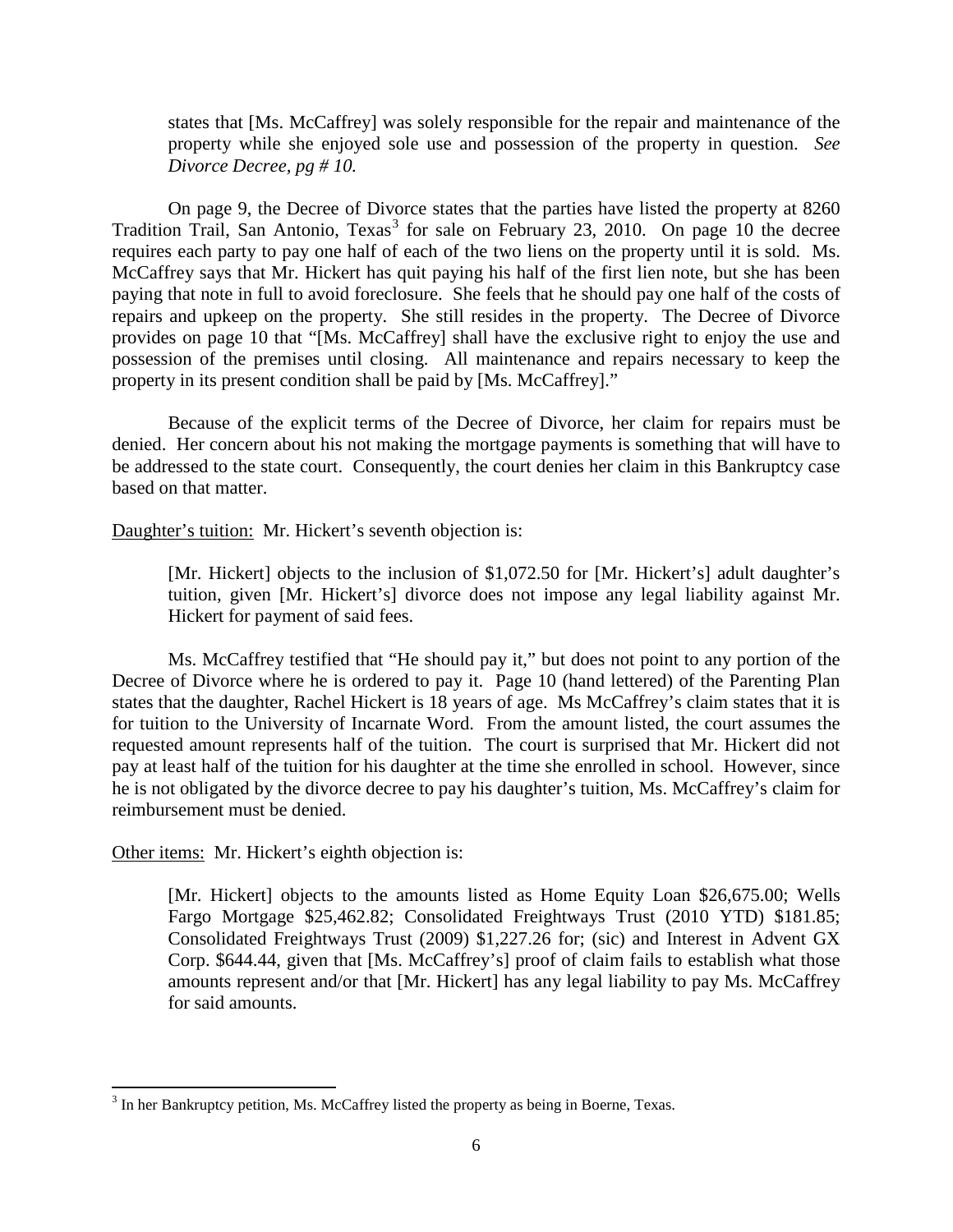Mr. Hickert said he was not paying the home equity loan nor the Wells Fargo mortgage on the house because he could not afford it. On page 10 of the Decree of Divorce, both parties are required to pay half of each of those obligations until the house is sold. His failure to make those court ordered payments is a matter for the state court or something to be settled when the property is sold. Consequently, the court denies her claims based on this matter in this Bankruptcy case.

Mr. Hickert stated that Consolidated Freightways was in bankruptcy. It is not clear that the bankruptcy of the company adversely affected its retirement plans. In any event, he did not deny getting payments from the retirement plan for 2009 and 2010. Paragraph W-6 on page 7 of the Decree of Divorce awards her one half of those accounts. Consequently she is awarded unsecured claims against him for \$181.85 and \$1,227.26.

Paragraph W-13 on page 8 of the Decree of Divorce awards Ms. McCaffrey one half of the Vestivo debentures with Advent GX. Mr. Hickert did not deny receiving interest on those debentures in 2009. Consequently Ms. McCaffrey is awarded an unsecured claim against Mr. Hickert for \$644.44.

Setoff: Mr. Hickert's ninth objection is:

 $\overline{\phantom{0}}$ 

[Mr. Hickert] further asserts that [Ms. McCaffrey's] claim is subject to setoff for the value of over \$10,160.00 in items which [Mr. Hickert's] divorce decree ordered that [Mc. McCaffrey] turn over to [Mr. Hickert], but which have to this date not been turned over by [Ms McCaffrey].

No evidence was offered concerning this objection. In any event, disputes concerning the division of property are matters for the state court.

In testimony Mr. Hickert offered an objection to Ms. McCaffrey's claim that he owed her \$422.00 in HOA Fees. Presumably this refers to home owners' association dues with respect to the house. His written objection did not mention that matter. Consequently she will be awarded an unsecured claim against him for \$422.00.

In this order, the court has made a number of separate awards. For convenience of administration, the Chapter 13 Trustee is permitted to treat these matters as one, two or more claims, as best suits the trustee's handling of these matters.<sup>[4](#page-6-0)</sup>

<span id="page-6-0"></span><sup>&</sup>lt;sup>4</sup> It must be emotionally devastating to the children of the parties to see their parents continuing to fight after the divorce. It is also very expensive for the parties. The parties need to start acting like adults and resolve their differences so they can begin rebuilding their separate lives. Hopefully they will leave their emotions outside the room and meet with a marital counselor to help them solve their financial problems in light of current circumstances. One thought to consider: in view of the current depressed housing market, the fact that Ms. McCaffrey remains in the family home, the fact that she [as shown in her Bankruptcy petition] is in the real estate business, the fact that she is responsible for the repairs on the house, and the fact that Mr. Hickert has not paid his share of the liens on the property, perhaps Mr. Hickert could convey the property to Ms. McCaffrey in exchange for a release of his obligations under the Decree of Divorce to half of the taxes, insurance and mortgage payments and her assertion that he owes half of the HOA fees with respect to the property.